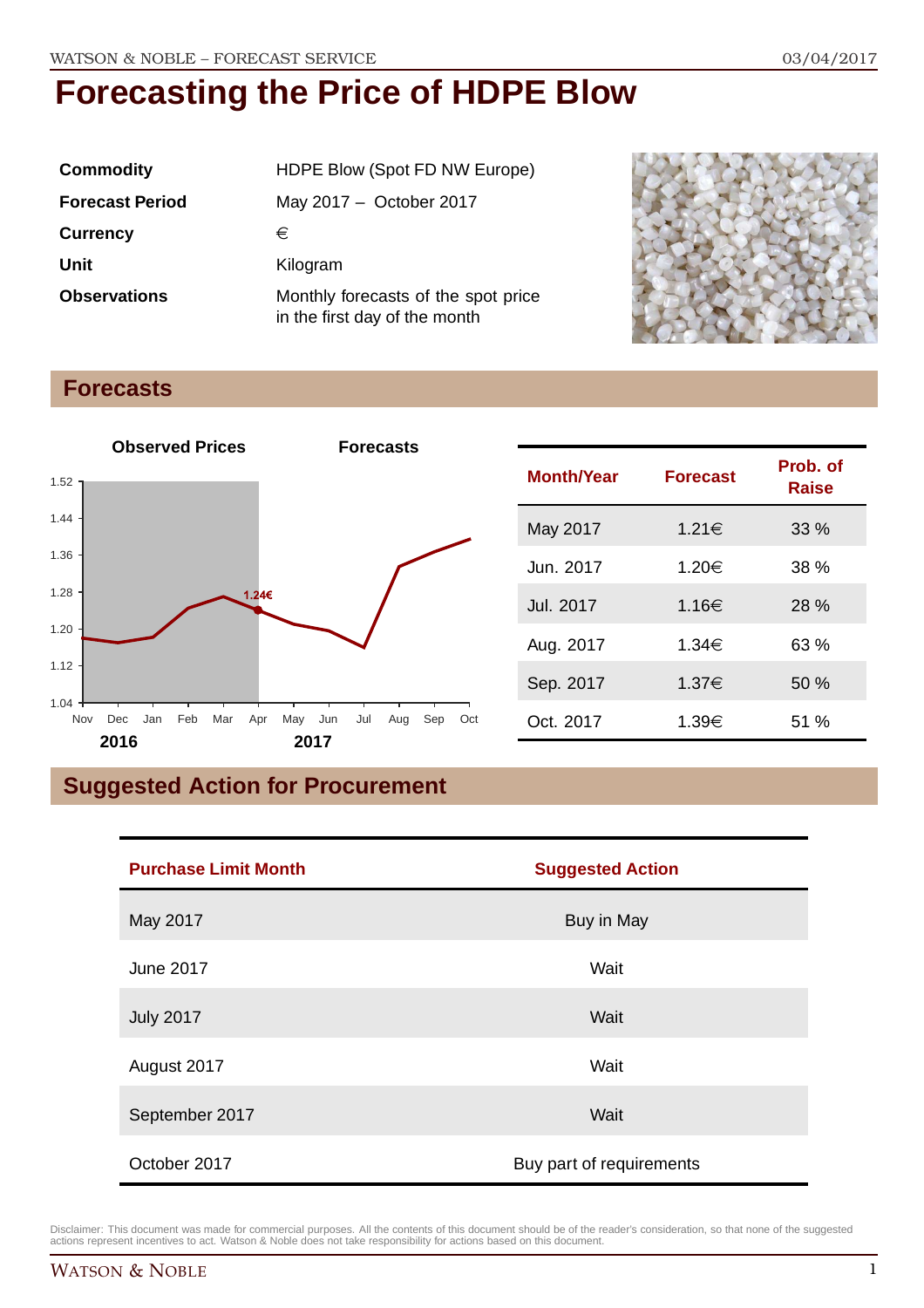## **Impact Analysis: One Month Forecast**



Our algorithm forecasts a lower price of HDPE Blow in one month: it is expectable that the price decreases 2.39% from 1.24€ to 1.21€ until the beginning of May.

## **Indices of Factors**



#### **Interpretation**

- Slight decrease of Supply: Positive pressure of the Supply index
- **Increase of Demand**: Positive pressure of the Demand index
- **Negative pressure of the index of HDPE Blow**
- **Considerably negative pressure of the index of variables representing the market upstream**
- Slightly negative pressure of the index of variables representing the market downstream
- Slightly negative pressure of the financial index
- **Negative pressure of other commodities and other** factors
- **Focus on Japan, Belgium, and Germany**

#### **Impact per Country**

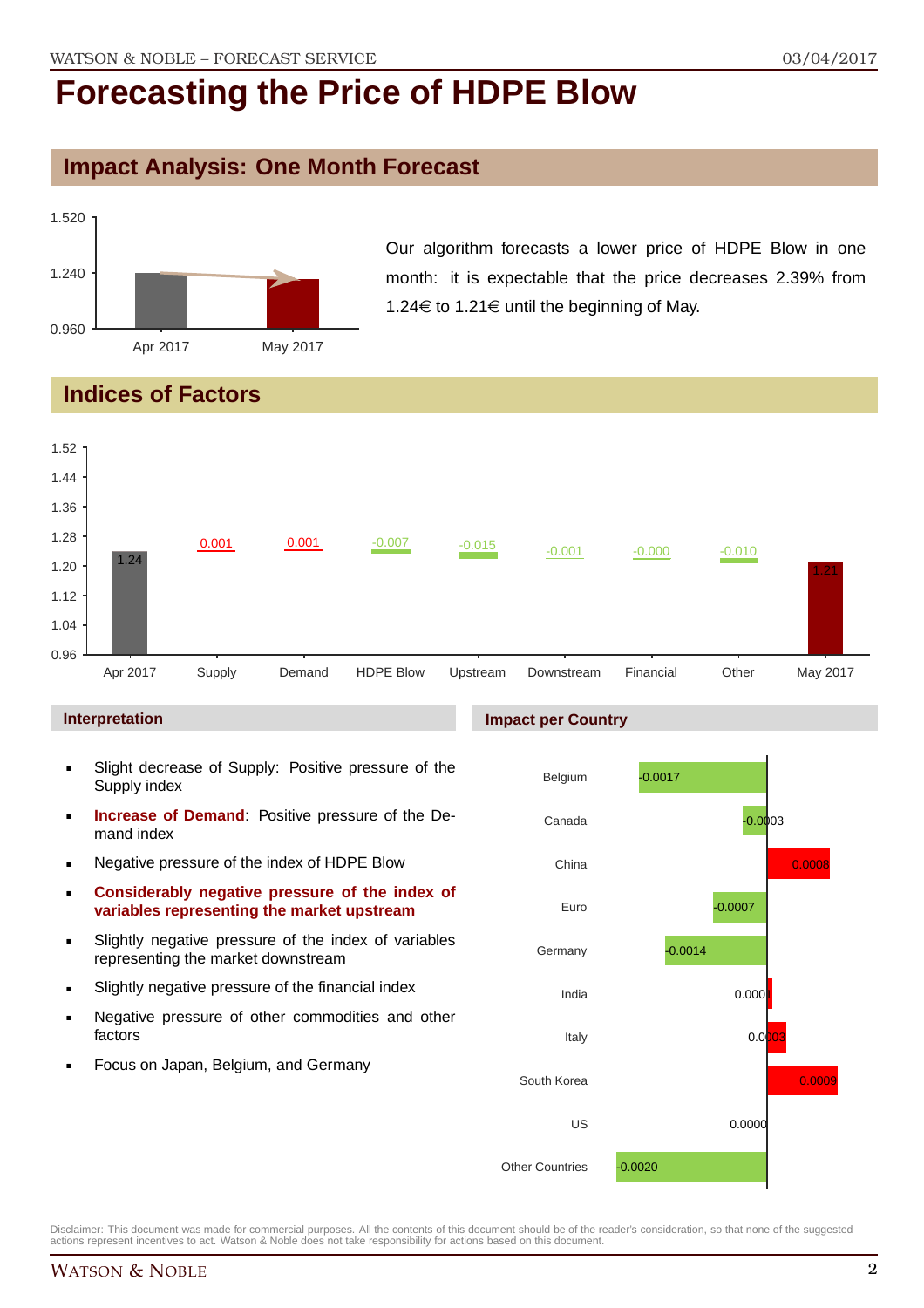### **Impact Analysis: Two Months Forecast**



Our algorithm forecasts a lower price of HDPE Blow in two months: it is expectable that the price decreases 3.55% from 1.24 $\in$  to 1.20 $\in$  until the beginning of June.

## **Indices of Factors**



#### **Interpretation**

- Slight increase of Supply: Negative pressure of the Supply index
- **Increase of Demand**: Positive pressure of the Demand index
- **Negative pressure of the index of HDPE Blow**
- **Considerably negative pressure of the index of variables representing the market upstream**
- Negative pressure of the index of variables representing the market downstream
- **Negative pressure of the financial index**
- **Considerably negative pressure of other commodities and other factors**
- **Focus on Japan, Euro, and Belgium**

#### **Impact per Country**

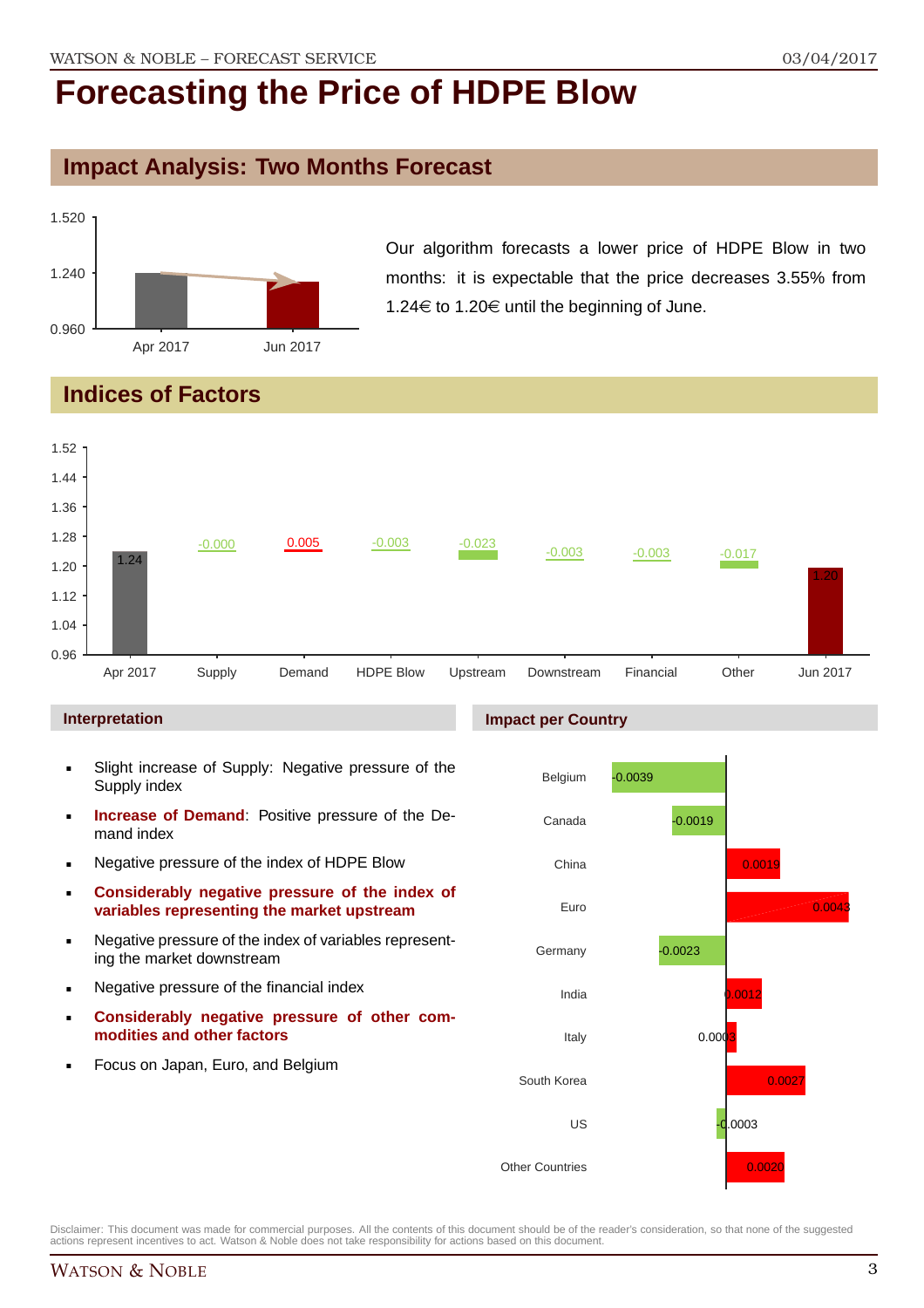## **Impact Analysis: Three Months Forecast**



Our algorithm forecasts a lower price of HDPE Blow in three months: it is expectable that the price decreases 6.47% from 1.24 $\in$  to 1.16 $\in$  until the beginning of July.

## **Indices of Factors**



#### **Interpretation**

- Slight increase of Supply: Negative pressure of the Supply index
- **Decrease of Demand**: Negative pressure of the Demand index
- Negative pressure of the index of HDPE Blow
- Negative pressure of the index of variables representing the market upstream
- Negative pressure of the index of variables representing the market downstream
- **Negative pressure of the financial index**
- **Considerably negative pressure of other commodities and other factors**
- **Focus on Belgium, Qatar, and UK**

#### **Impact per Country**

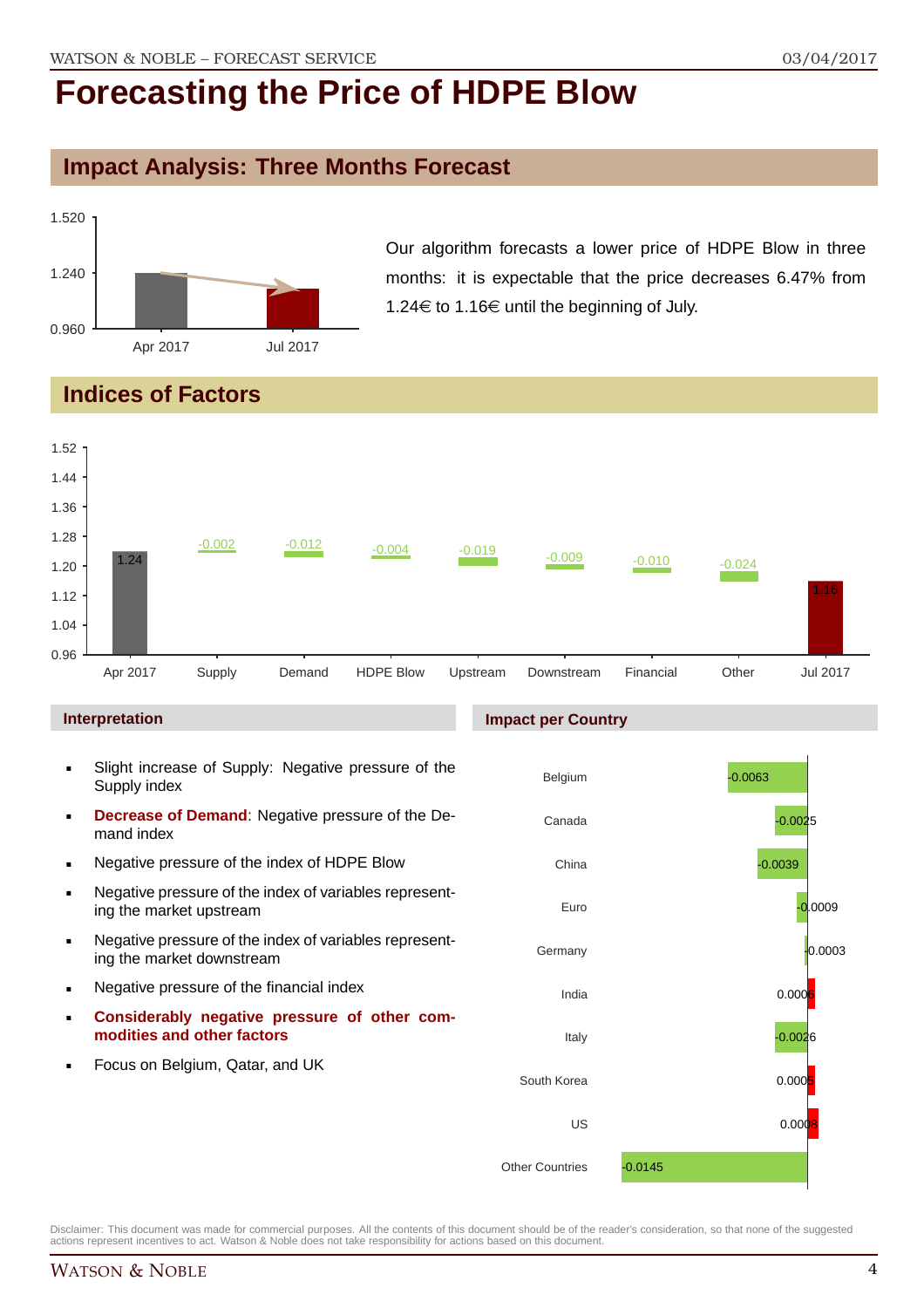## **Impact Analysis: Four Months Forecast**



Our algorithm forecasts a higher price of HDPE Blow in four months: it is expectable that the price increases 7.67% from 1.24 $\in$  to 1.34 $\in$  until the beginning of August.

## **Indices of Factors**



#### **Interpretation**

- **Considerable decrease of Supply**: Positive pressure of the Supply index
- **Increase of Demand**: Positive pressure of the Demand index
- **Positive pressure of the index of HDPE Blow**
- **Positive pressure of the index of variables represent**ing the market upstream
- **Positive pressure of the index of variables represent**ing the market downstream
- **•** Positive pressure of the financial index
- Slightly positive pressure of other commodities and other factors
- Focus on Euro, Mexico, and Japan

#### **Impact per Country**

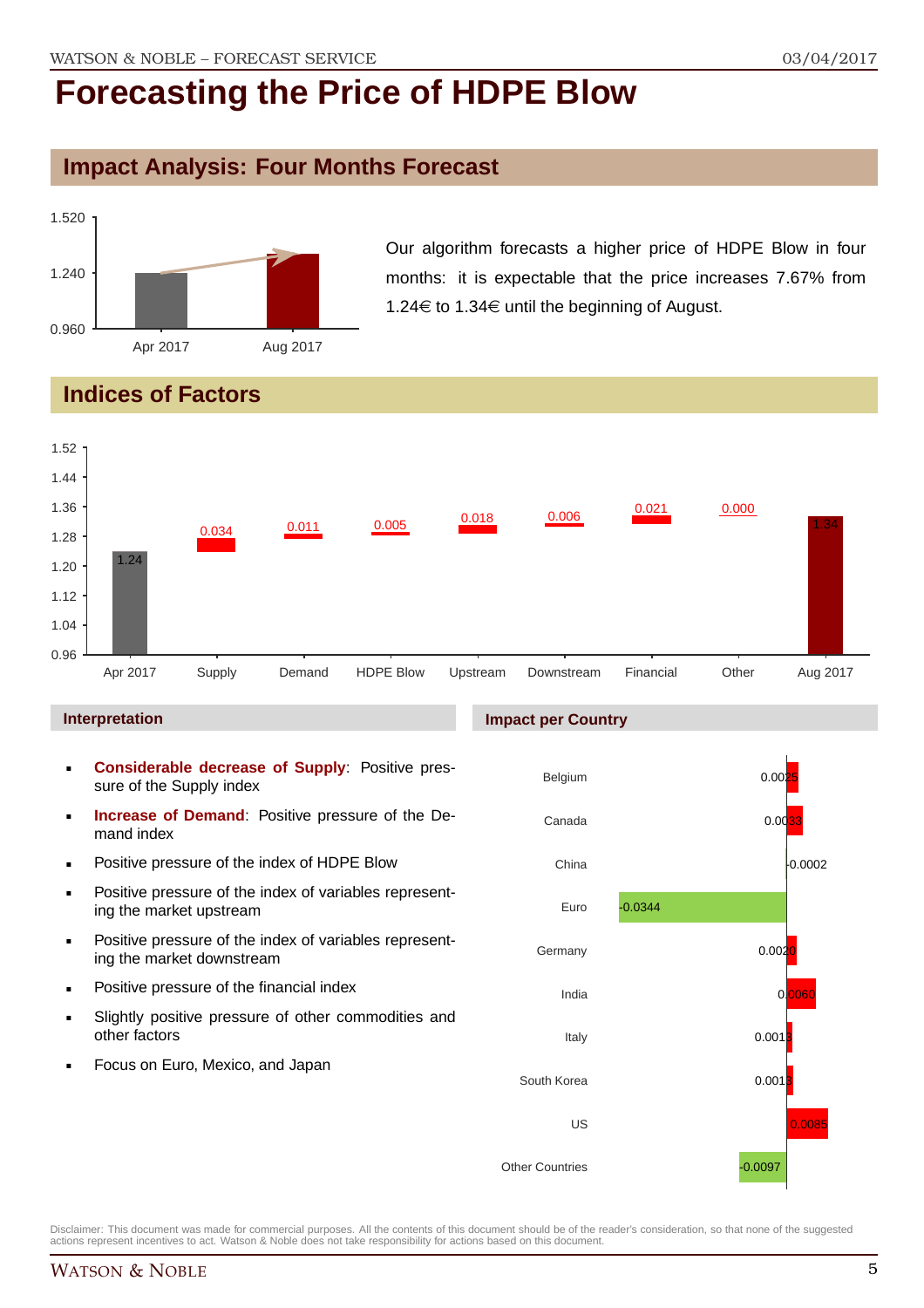### **Impact Analysis: Five Months Forecast**



Our algorithm forecasts a higher price of HDPE Blow in five months: it is expectable that the price increases 10.25% from 1.24 $\in$  to 1.37 $\in$  until the beginning of September.

## **Indices of Factors**



#### **Interpretation**

- **Considerable decrease of Supply**: Positive pressure of the Supply index
- **Considerable increase of Demand**: Positive pressure of the Demand index
- **Negative pressure of the index of HDPE Blow**
- Slightly positive pressure of the index of variables representing the market upstream
- **Considerably positive pressure of the index of variables representing the market downstream**
- **•** Positive pressure of the financial index
- **Positive pressure of other commodities and other fac**tors
- Focus on Argentina, US, and UK

#### **Impact per Country**

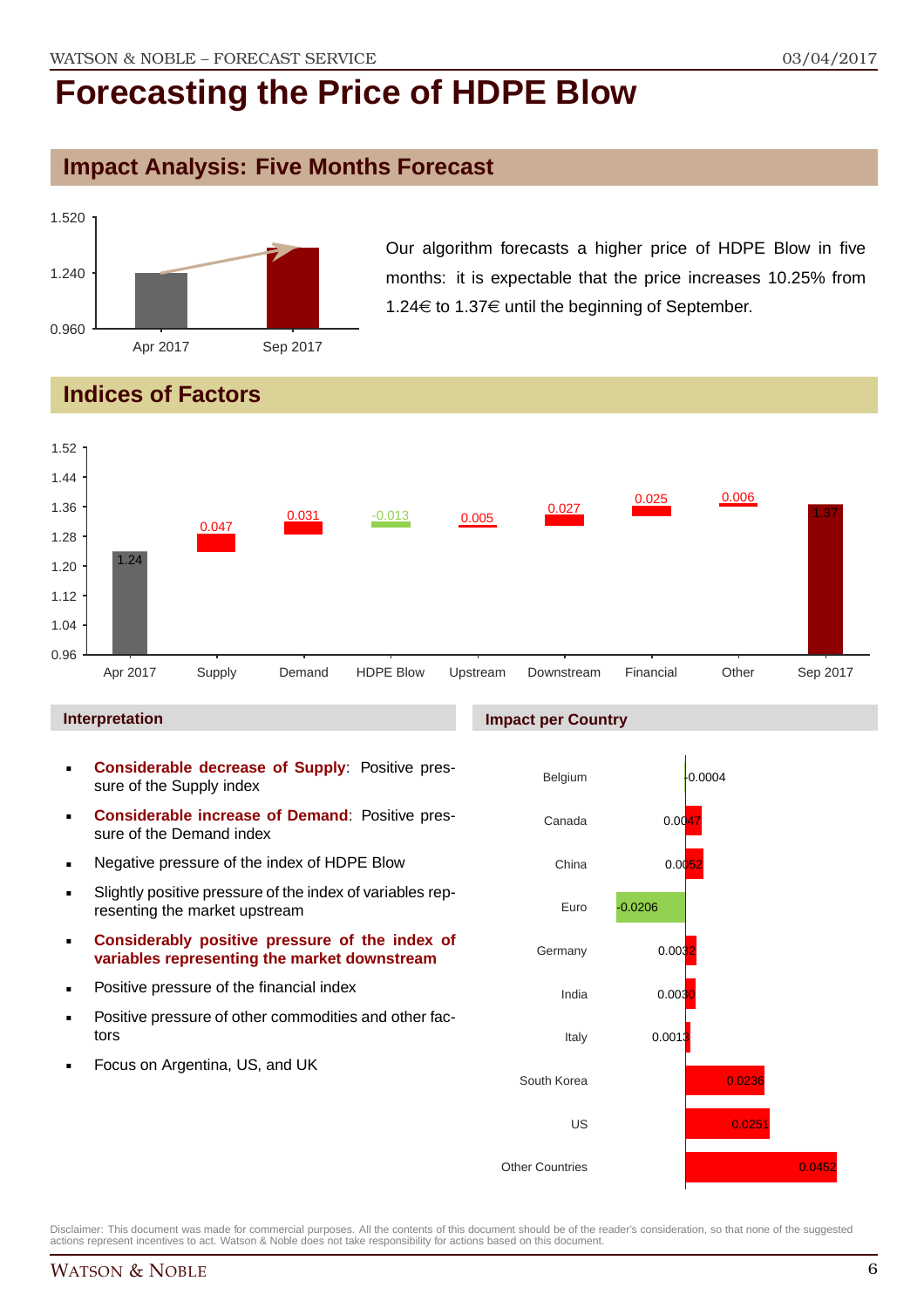## **Impact Analysis: Six Months Forecast**



Our algorithm forecasts a higher price of HDPE Blow in six months: it is expectable that the price increases 12.43% from 1.24€ to 1.39€ until the beginning of October.

## **Indices of Factors**



#### **Interpretation**

- **Considerable decrease of Supply**: Positive pressure of the Supply index
- **Considerable increase of Demand**: Positive pressure of the Demand index
- Slightly negative pressure of the index of HDPE Blow
- **Positive pressure of the index of variables represent**ing the market upstream
- **Positive pressure of the index of variables represent**ing the market downstream
- **•** Positive pressure of the financial index
- Slightly positive pressure of other commodities and other factors
- Focus on South Korea, Euro, and Argentina

## **Impact per Country**

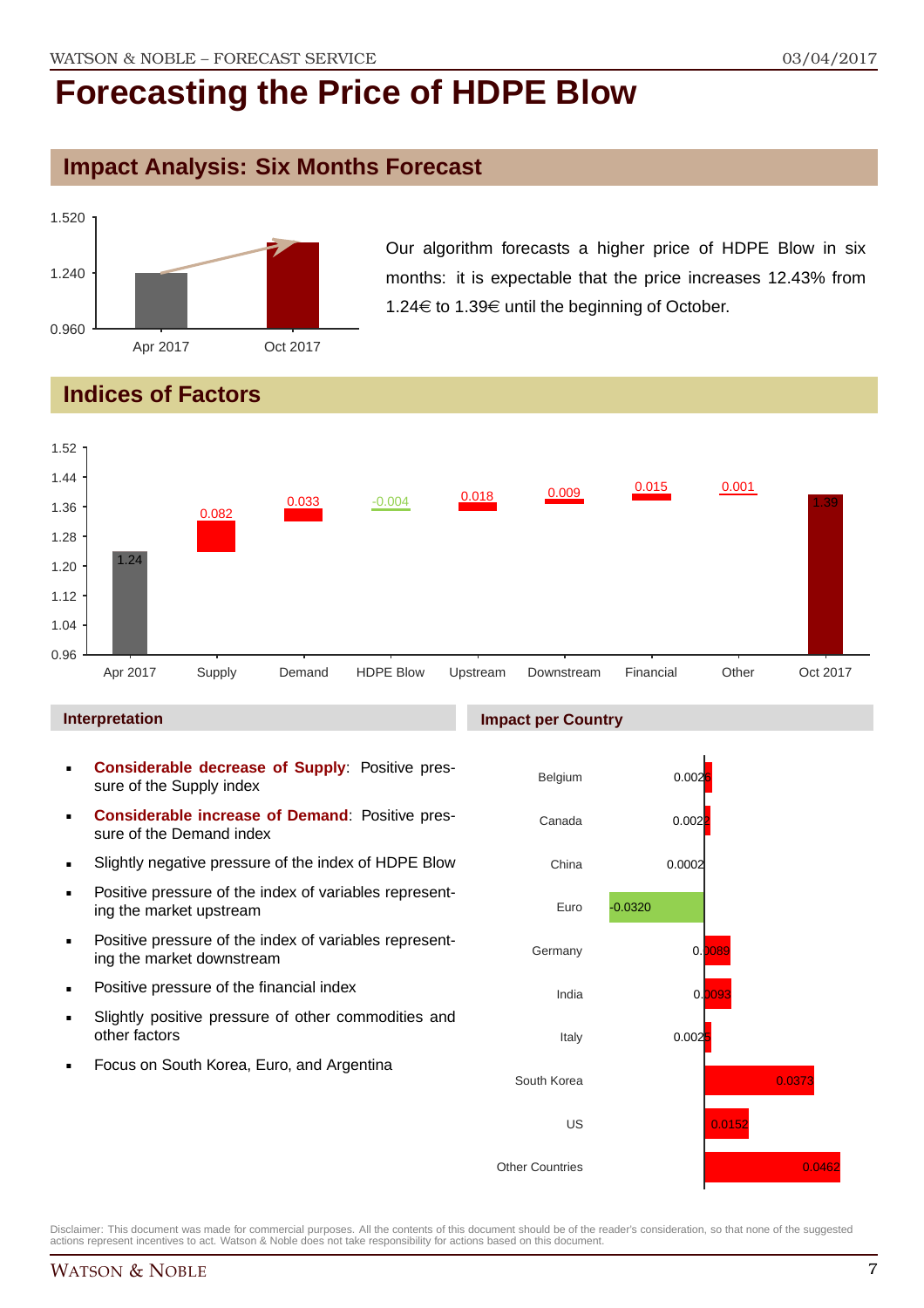## **APPENDIX – Technical Explanation of the Impact Analysis**

In this appendix, we explain the impact analysis of the factors that most contribute for our forecasts.

This Impact Analysis is conducted individually for **each time horizon**, allowing for a distinction between the indices of variables that contribute for our forecasts at short and medium run.

For each time horizon, our analysis has **two components**: first, we present the impact of variables grouped by **indices of factors**; second we present the impact of variables grouped by **indices of countries**.

### **Indices of Factors**

**Indices of factors** are indices of the weighted contributions of the variables grouped in those factors.

**Supply Index**: composed of macroeconomic variables of the producing and exporting countries. It includes variables such as production, exchange rates, inflation, monetary policy, and wages. For example, an increase in wages implies higher production costs which should (in linear, general, and ceteris paribus terms) generate an incentive to increase prices;

**Demand index**: composed of macroeconomic variables of the consuming and importing countries. It includes variables such as production, exchange rates, inflation, monetary policy, and wages. For example, a decrease in a consumer confidence index should (in linear, general, and ceteris paribus terms) increase savings and decrease demand, leading to lower prices;

**HDPE Blow Index**: composed of variables related to HDPE Blow. It includes variables such as the price of HDPE Blow in different regions of the world and exports, imports, and producer prices of HDPE Blow in some countries. For example, an increase in the price of HDPE Blow in other region may imply an increase in the price of HDPE Blow in Europe due to arbitrage movements;

**Upstream index**: composed of variables related to Ethylene, Ethane, Propane, and Natural Gas. It includes variables such as the price and exports, imports, and producer prices of the inputs in some countries. For example, an increase in the price of Ethylene should (in linear, general, and ceteris paribus terms) generate an increase in the price of HDPE Blow;